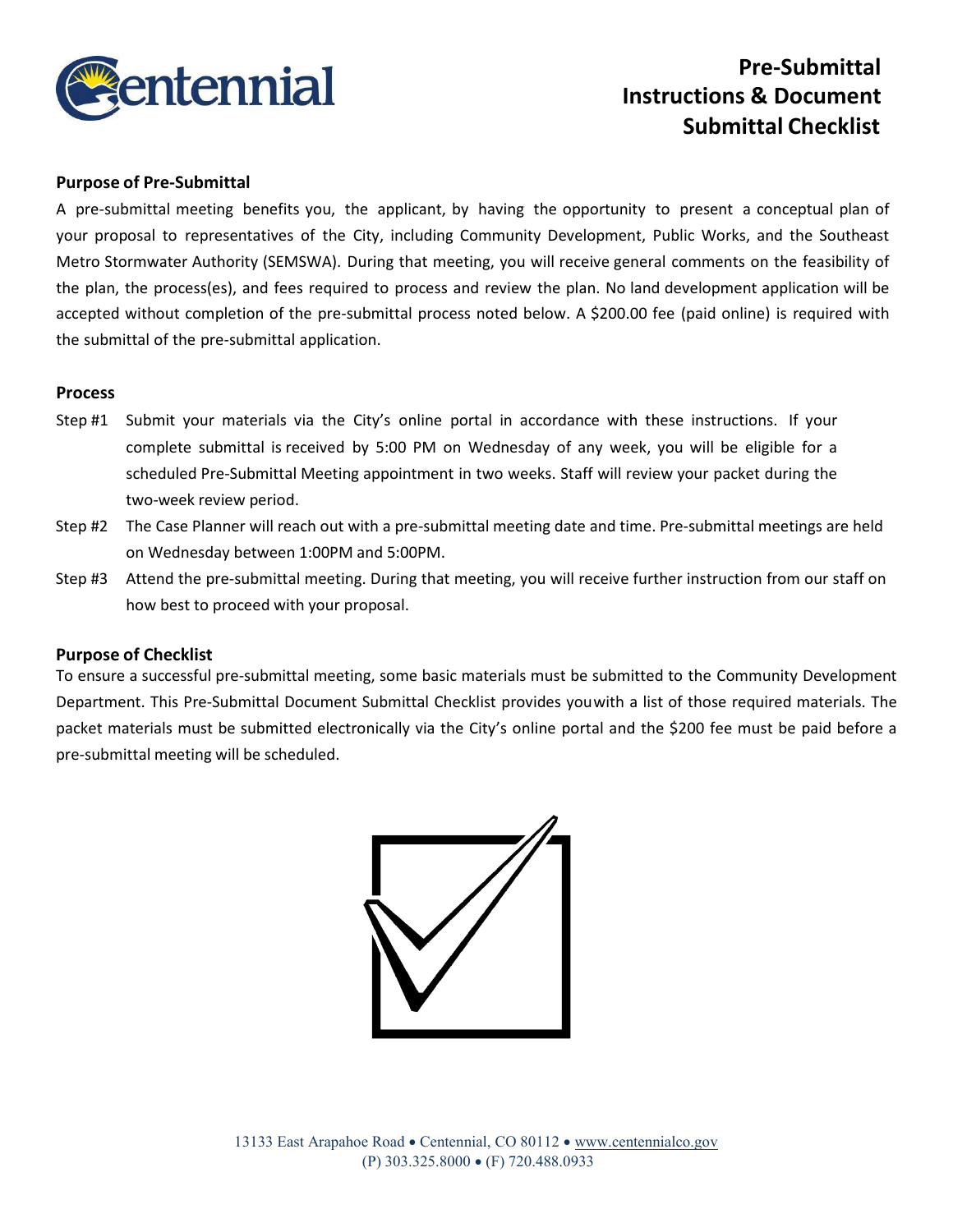## **Checklist**

Your pre-submittal packet materials will be reviewed by Planning, Public Works, and SEMSWA staff. Y ou must submit an electronic pre-submittal package that includes the following items:

#### **Item #1 – Zoning Information**

If your site is conventionally zoned under the Centennial Land Development Code, you do not need to obtain any zoningrelated maps or documents. Please skip to Item # 2.

If your site is currently zoned under any type of Planned Unit Development (PUD), you will need to obtain and submit the latest approved development plans for your site. These plans may include any one or more of the following:

- PDP Preliminary Development Plan (Original PDP, if un-amended, or the most recently approved Amended PDP)
- FDP Final Development Plan (Original FDP, if un-amended, or the most recently approved Amended FDP)
- MDP Master Development Plan (Original MDP, if un-amended, or the most recently approved Amended MDP)

You may submit either the case number or electronic copy of each plan. Case numbers and copies of these plans can be obtained from the following office:

**Cases Dated 2001 or Earlier Cases 2002 or Later** Arapahoe County Mapping **City of Centennial Community Development** 6924 S. Lima Street 13133 E. Arapahoe Road Centennial, CO 80112 Centennial, CO 80112 720-874-6686 303-754-3308

**\*\*\*Please make sure to submit these items in electronic format\*\*\***

#### **Item #2 – Real Property Parcel Data**

Please obtain a copy of the Arapahoe County real property parcel information page for each parcel at yoursite. This page includes data such as parcel number, legal description, and property owner, and may be obtained at *[www.co.arapahoe.co.us.](http://www.co.arapahoe.co.us/)*

Click on the "Parcel Search" link and search for your parcel by either Parcel # or by Address. After obtaining the main Parcel Information page for your parcel, click on the "Tax District Levies" link and obtain that information as well. This information may also be retrieved from the following offices:

> 5334 S. Prince Street 14980 E. Alameda Drive Littleton, Colorado 80166 Aurora, CO 80012 303-795-4600 303-636-1130

Arapahoe County Assessor's Office Arapahoe County Assessor's Office

**\*\*\*Please make sure to submit these items in electronic format\*\*\***